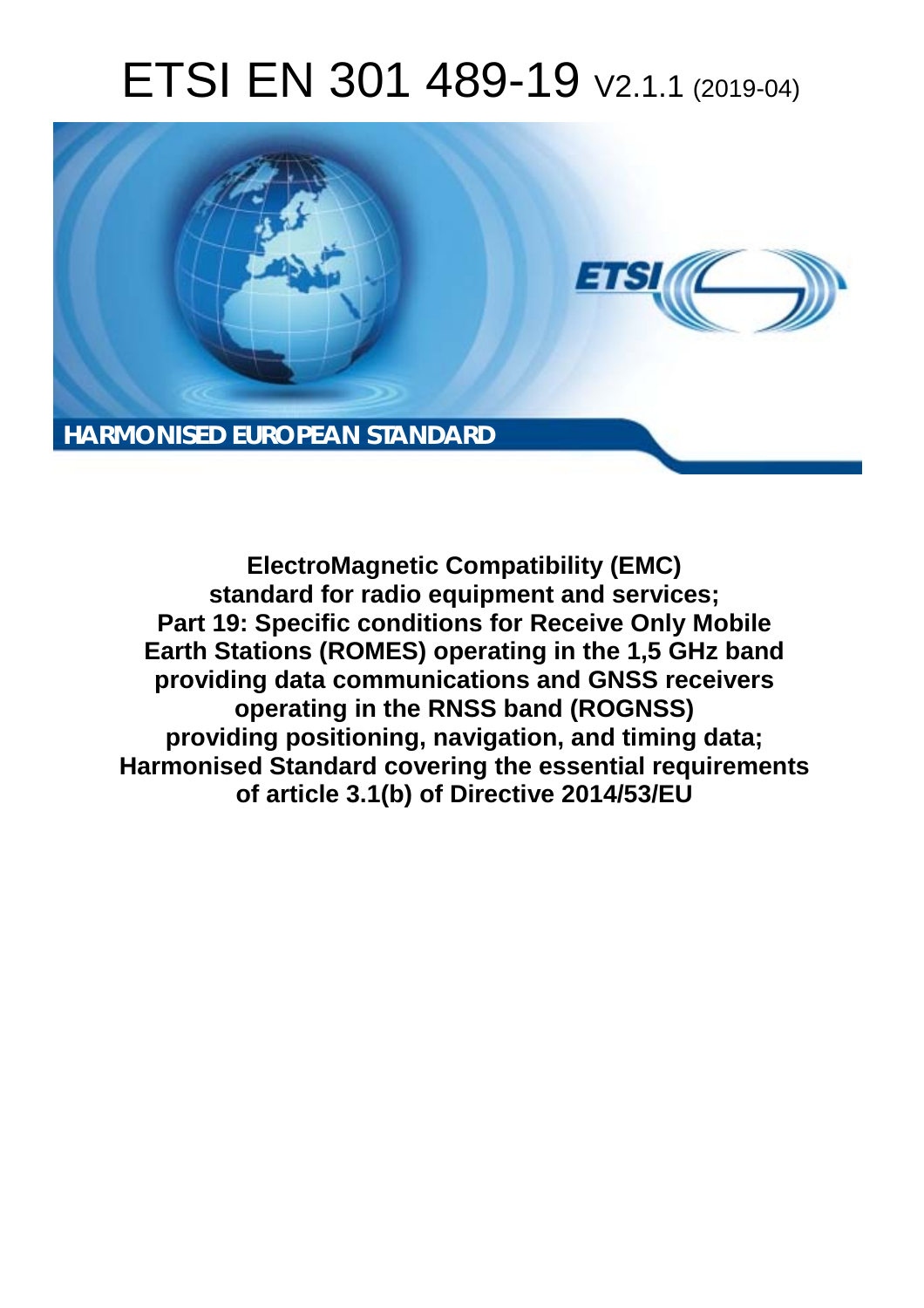Reference REN/ERM-EMC-366-19

Keywords

data, earth station, EMC, harmonised standard, mobile, MSS, radio, receiver, regulation, satellite, testing

#### *ETSI*

#### 650 Route des Lucioles F-06921 Sophia Antipolis Cedex - FRANCE

Tel.: +33 4 92 94 42 00 Fax: +33 4 93 65 47 16

Siret N° 348 623 562 00017 - NAF 742 C Association à but non lucratif enregistrée à la Sous-Préfecture de Grasse (06) N° 7803/88

#### *Important notice*

The present document can be downloaded from: <http://www.etsi.org/standards-search>

The present document may be made available in electronic versions and/or in print. The content of any electronic and/or print versions of the present document shall not be modified without the prior written authorization of ETSI. In case of any existing or perceived difference in contents between such versions and/or in print, the prevailing version of an ETSI deliverable is the one made publicly available in PDF format at [www.etsi.org/deliver](http://www.etsi.org/deliver).

Users of the present document should be aware that the document may be subject to revision or change of status. Information on the current status of this and other ETSI documents is available at <https://portal.etsi.org/TB/ETSIDeliverableStatus.aspx>

If you find errors in the present document, please send your comment to one of the following services: <https://portal.etsi.org/People/CommiteeSupportStaff.aspx>

#### *Copyright Notification*

No part may be reproduced or utilized in any form or by any means, electronic or mechanical, including photocopying and microfilm except as authorized by written permission of ETSI. The content of the PDF version shall not be modified without the written authorization of ETSI. The copyright and the foregoing restriction extend to reproduction in all media.

© ETSI 2019.

All rights reserved.

**DECT**TM, **PLUGTESTS**TM, **UMTS**TM and the ETSI logo are trademarks of ETSI registered for the benefit of its Members. **3GPP**TM and **LTE**TM are trademarks of ETSI registered for the benefit of its Members and of the 3GPP Organizational Partners. **oneM2M™** logo is a trademark of ETSI registered for the benefit of its Members and of the oneM2M Partners. **GSM**® and the GSM logo are trademarks registered and owned by the GSM Association.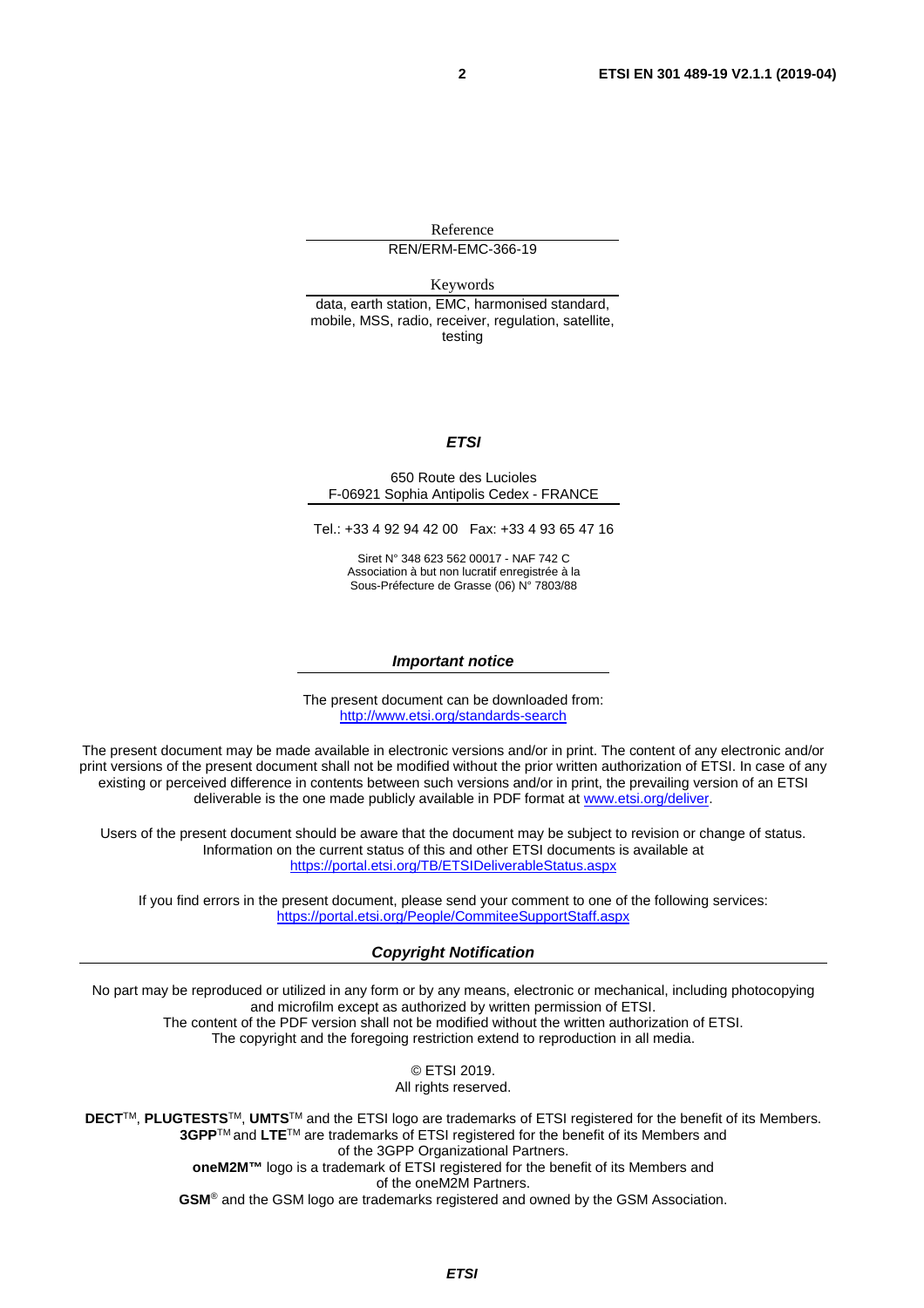# Contents

| 1              |                               |                                                                                             |  |  |
|----------------|-------------------------------|---------------------------------------------------------------------------------------------|--|--|
| 2              |                               |                                                                                             |  |  |
| 2.1            |                               |                                                                                             |  |  |
| 2.2            |                               |                                                                                             |  |  |
| 3              |                               |                                                                                             |  |  |
| 3.1            |                               |                                                                                             |  |  |
| 3.2            |                               |                                                                                             |  |  |
| 4              |                               |                                                                                             |  |  |
| 4.1            |                               |                                                                                             |  |  |
| 4.2<br>4.2.0   |                               |                                                                                             |  |  |
| 4.2.1          |                               |                                                                                             |  |  |
| 4.2.2          |                               |                                                                                             |  |  |
| 4.3            |                               |                                                                                             |  |  |
| 4.3.0          |                               |                                                                                             |  |  |
| 4.3.1          |                               |                                                                                             |  |  |
| 4.4<br>4.5     |                               |                                                                                             |  |  |
|                |                               |                                                                                             |  |  |
| 5<br>5.1       |                               |                                                                                             |  |  |
| 5.2            |                               |                                                                                             |  |  |
| 5.3            |                               |                                                                                             |  |  |
| 5.4            |                               |                                                                                             |  |  |
| 5.5            |                               |                                                                                             |  |  |
| 6              |                               |                                                                                             |  |  |
| 6.1            |                               |                                                                                             |  |  |
| 6.2            |                               | Performance criteria for Continuous phenomena applied to ROMES and ROGNSS receivers (CR)10  |  |  |
| 6.3            |                               | Performance criteria for Transient phenomena applied to ROMES and ROGNSS receivers (TR)10   |  |  |
| 6.4            |                               | Performance criteria for equipment which does not provide a continuous communication link10 |  |  |
| 7              |                               |                                                                                             |  |  |
| 7.1            |                               |                                                                                             |  |  |
| 7.1.1<br>7.1.2 |                               |                                                                                             |  |  |
| 7.2            |                               |                                                                                             |  |  |
| 7.2.1          |                               |                                                                                             |  |  |
| 7.2.2          |                               |                                                                                             |  |  |
|                | <b>Annex A (informative):</b> | Relationship between the present document and the essential                                 |  |  |
|                | <b>Annex B</b> (normative):   | Definitions of ROMES and GNSS receivers operating in the RNSS                               |  |  |
| B.1            |                               | Receive Only Mobile Earth Stations (ROMES) operating in the 1,5 GHz band 15                 |  |  |
| B.2            |                               |                                                                                             |  |  |
|                | Annex C (informative):        |                                                                                             |  |  |
|                | <b>Annex D</b> (informative): |                                                                                             |  |  |
|                |                               |                                                                                             |  |  |

 $\mathbf{3}$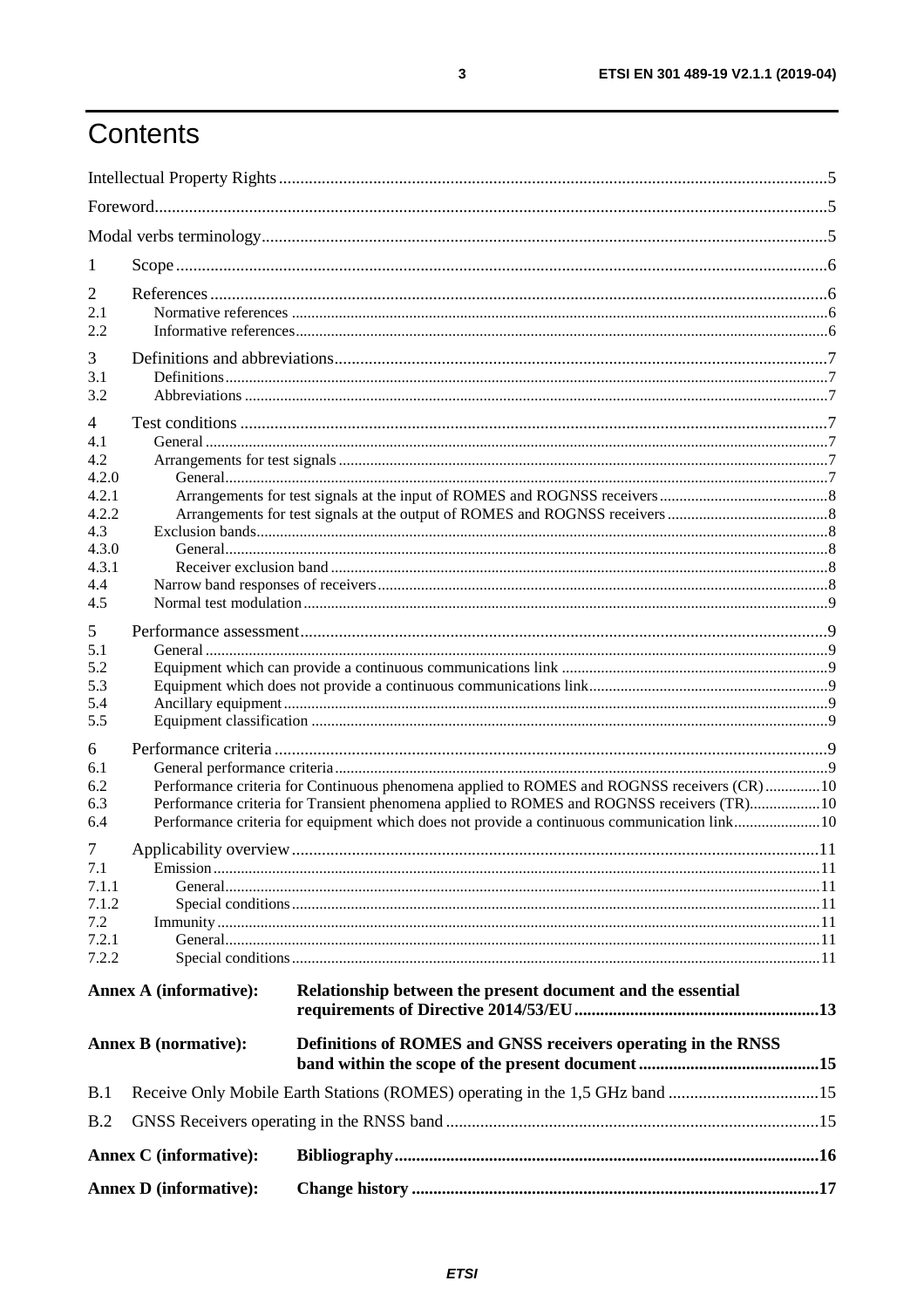|--|

 $\overline{\mathbf{4}}$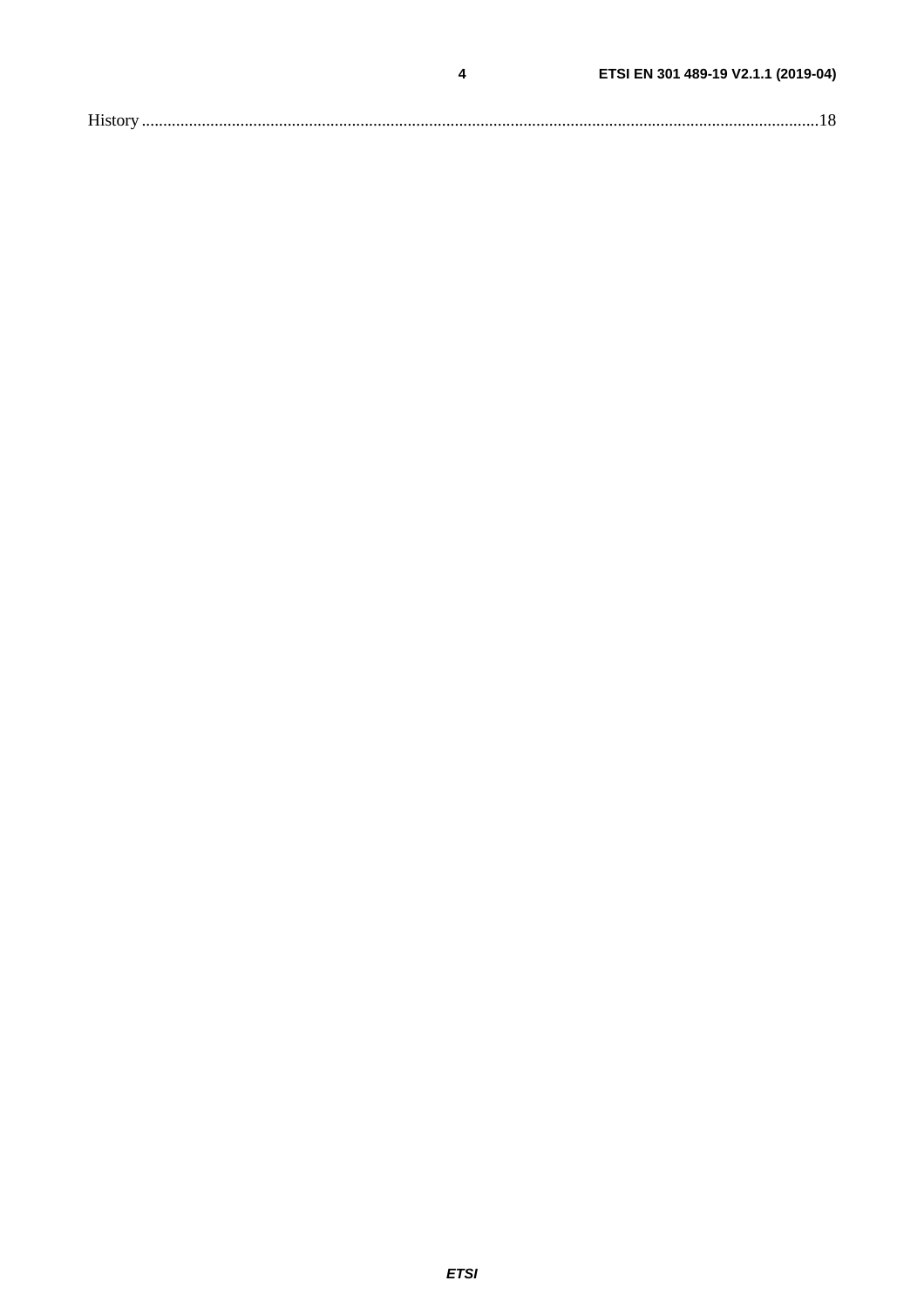# <span id="page-4-0"></span>Intellectual Property Rights

#### Essential patents

IPRs essential or potentially essential to normative deliverables may have been declared to ETSI. The information pertaining to these essential IPRs, if any, is publicly available for **ETSI members and non-members**, and can be found in ETSI SR 000 314: *"Intellectual Property Rights (IPRs); Essential, or potentially Essential, IPRs notified to ETSI in respect of ETSI standards"*, which is available from the ETSI Secretariat. Latest updates are available on the ETSI Web server (<https://ipr.etsi.org/>).

Pursuant to the ETSI IPR Policy, no investigation, including IPR searches, has been carried out by ETSI. No guarantee can be given as to the existence of other IPRs not referenced in ETSI SR 000 314 (or the updates on the ETSI Web server) which are, or may be, or may become, essential to the present document.

#### **Trademarks**

The present document may include trademarks and/or tradenames which are asserted and/or registered by their owners. ETSI claims no ownership of these except for any which are indicated as being the property of ETSI, and conveys no right to use or reproduce any trademark and/or tradename. Mention of those trademarks in the present document does not constitute an endorsement by ETSI of products, services or organizations associated with those trademarks.

# Foreword

This Harmonised European Standard (EN) has been produced by ETSI Technical Committee Electromagnetic compatibility and Radio spectrum Matters (ERM).

The present document has been prepared under the Commission's standardisation request C(2015) 5376 final [\[i.2\]](#page-6-0) to provide one voluntary means of conforming to the essential requirements of Directive 2014/53/EU on the harmonisation of the laws of the Member States relating to the making available on the market of radio equipment and repealing Directive 1999/5/EC [\[i.1](#page-6-0)].

Once the present document is cited in the Official Journal of the European Union under that Directive, compliance with the normative clauses of the present document given in table A.1 confers, within the limits of the scope of the present document, a presumption of conformity with the corresponding essential requirements of that Directive and associated EFTA regulations.

The present document is part 19 of a multi-part deliverable. Full details of the entire series can be found in part 1 [[1\]](#page-5-0).

| <b>National transposition dates</b>                                                       |                 |  |  |  |
|-------------------------------------------------------------------------------------------|-----------------|--|--|--|
| Date of adoption of this EN:                                                              | 12 June 2017    |  |  |  |
| Date of latest announcement of this EN (doa):                                             | 31 July 2019    |  |  |  |
| Date of latest publication of new National Standard<br>or endorsement of this EN (dop/e): | 31 January 2020 |  |  |  |
| Date of withdrawal of any conflicting National Standard (dow):                            | 31 January 2021 |  |  |  |

# Modal verbs terminology

In the present document "**shall**", "**shall not**", "**should**", "**should not**", "**may**", "**need not**", "**will**", "**will not**", "**can**" and "**cannot**" are to be interpreted as described in clause 3.2 of the [ETSI Drafting Rules](https://portal.etsi.org/Services/editHelp!/Howtostart/ETSIDraftingRules.aspx) (Verbal forms for the expression of provisions).

"**must**" and "**must not**" are **NOT** allowed in ETSI deliverables except when used in direct citation.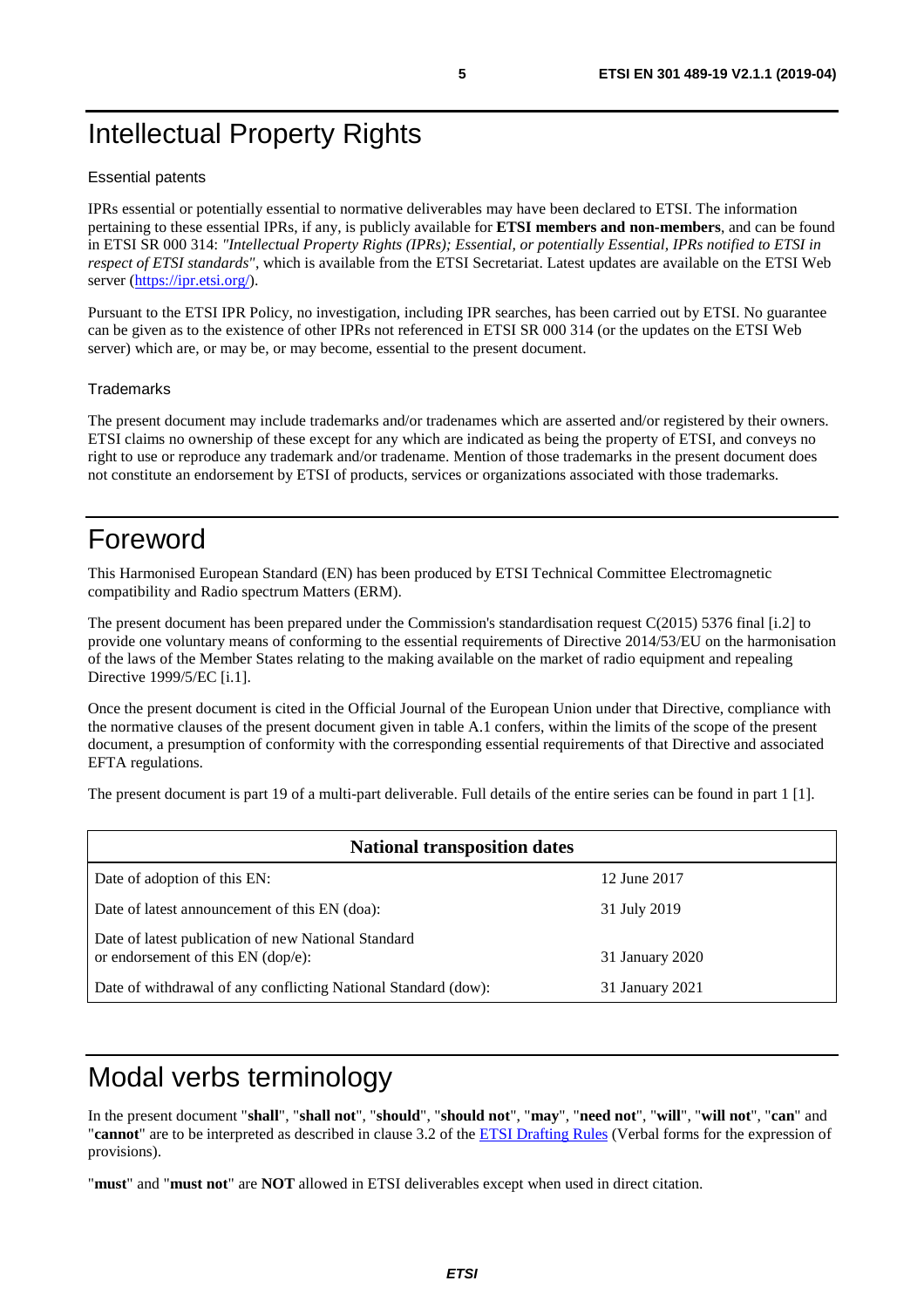# <span id="page-5-0"></span>1 Scope

The present document, together with ETSI EN 301 489-1 [1], covers the assessment of Receive Only Mobile Earth Stations (ROMES) and GNSS receivers operating in the RNSS band (ROGNSS), as defined in annex B, and associated ancillary equipment in respect of ElectroMagnetic Compatibility (EMC).

Technical specifications related to the antenna port and emissions from the enclosure port of ROMES are not included in the present document. Such technical specifications are found in the relevant product standards for the effective use of the radio spectrum.

The present document specifies the applicable test conditions, performance assessment and performance criteria for ROMES and associated ancillary equipment.

ROMESs can have several configurations, including:

- portable equipment;
- fixed equipment;
- a number of modules including a display/control interface to the user.

The performance criteria used in the present document require that the satellite communications system of which the ROMES is a part provides reliable delivery of data or messages.

In case of differences (for instance concerning special conditions, definitions, abbreviations) between the present document and ETSI EN 301 489-1 [1], the provisions of the present document take precedence.

The environmental classification and the emission and immunity requirements used in the present document are as stated in ETSI EN 301 489-1 [1], except for any special conditions included in the present document. The applicable environments referred to in ETSI EN 301 489-1 [1] where ROMES and or ROGNSS may be used should be declared by the manufacturer.

# 2 References

### 2.1 Normative references

References are specific, identified by date of publication and/or edition number or version number. Only the cited version applies.

Referenced documents which are not found to be publicly available in the expected location might be found at <https://docbox.etsi.org/Reference/>.

NOTE: While any hyperlinks included in this clause were valid at the time of publication, ETSI cannot guarantee their long term validity.

The following referenced documents are necessary for the application of the present document.

- [1] ETSI EN 301 489-1 (V2.2.0) (03-2017): "ElectroMagnetic Compatibility (EMC) standard for radio equipment and services; Part 1: Common technical requirements; Harmonised Standard covering the essential requirements of article 3.1(b) of Directive 2014/53/EU and the essential requirements of article 6 of Directive 2014/30/EU".
- [2] **ITU-R Radio Regulations (2016).**

### 2.2 Informative references

References are either specific (identified by date of publication and/or edition number or version number) or non-specific. For specific references, only the cited version applies. For non-specific references, the latest version of the referenced document (including any amendments) applies.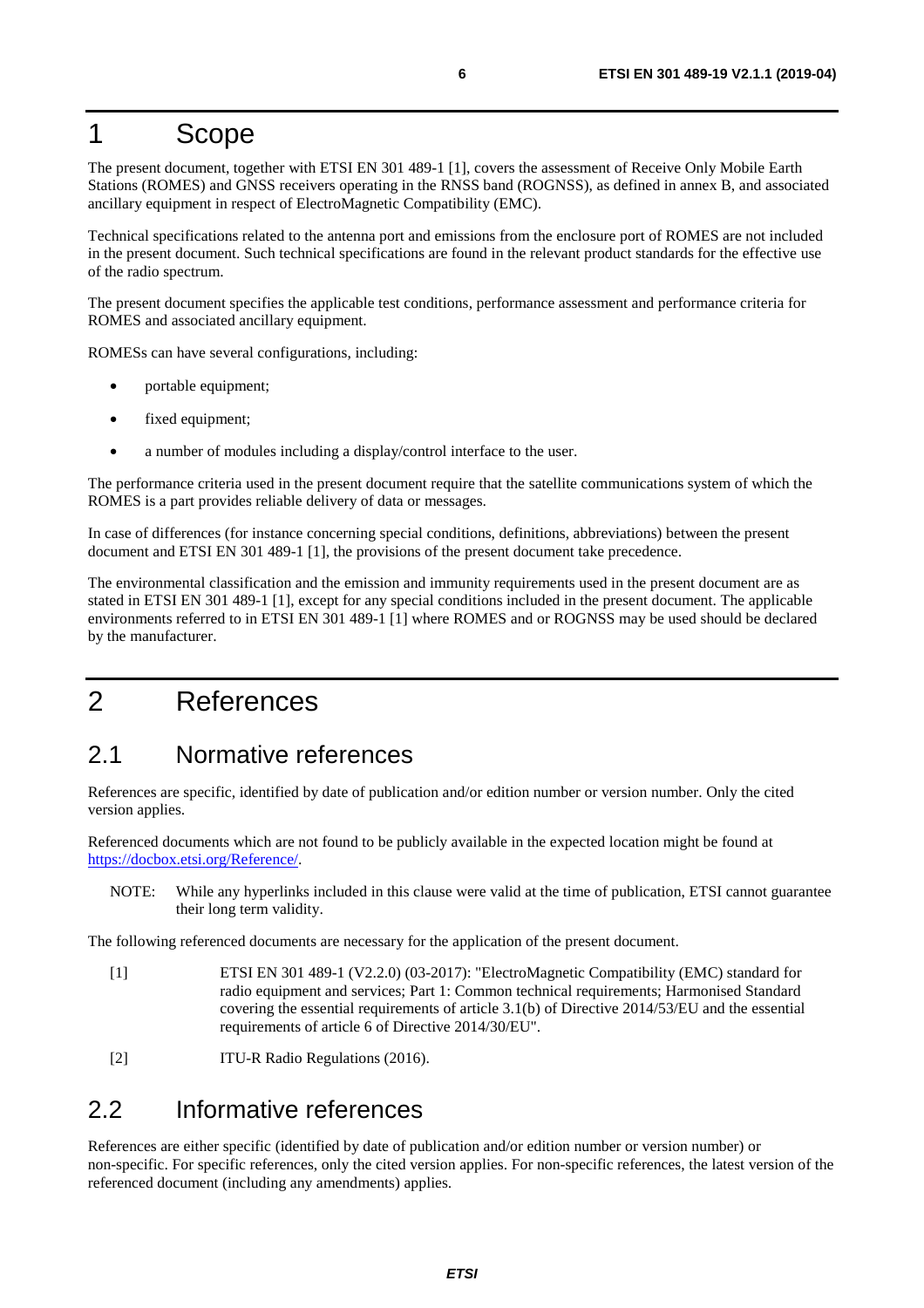<span id="page-6-0"></span>NOTE: While any hyperlinks included in this clause were valid at the time of publication, ETSI cannot guarantee their long term validity.

The following referenced documents are not necessary for the application of the present document but they assist the user with regard to a particular subject area.

- [i.1] Directive 2014/53/EU of the European Parliament and of the Council of 16 April 2014 on the harmonisation of the laws of the Member States relating to the making available on the market of radio equipment and repealing Directive 1999/5/EC.
- [i.2] Commission Implementing Decision C(2015) 5376 final of 4.8.2015 on a standardisation request to the European Committee for Electrotechnical Standardisation and to the European Telecommunications Standards Institute as regards radio equipment in support of Directive 2014/53/EU of the European Parliament and of the Council.

# 3 Definitions and abbreviations

# 3.1 Definitions

For the purposes of the present document, the terms and definitions given in ETSI EN 301 489-1 [[1\]](#page-5-0) and the following apply:

**stand-by mode of operation:** mode of operation in which the receiver is capable of receiving calls

### 3.2 Abbreviations

For the purposes of the present document, the following abbreviations apply:

| <b>CR</b>     | Continuous phenomena applied to ROMES and ROGNSS |
|---------------|--------------------------------------------------|
| EMC           | ElectroMagnetic Compatibility                    |
| <b>EUT</b>    | <b>Equipment Under Test</b>                      |
| <b>GNSS</b>   | Global Navigation Satellite System               |
| <b>LMSS</b>   | Land Mobile Satellite Service                    |
| RF            | Radio Frequency                                  |
| <b>RNSS</b>   | Radio-Navigation Satellite Service               |
| <b>ROGNSS</b> | Receive Only Global Navigation Satellite System  |
| <b>ROMES</b>  | Receive Only Mobile Earth Station                |
| <b>TR</b>     | Transient phenomena applied to ROMES and ROGNSS  |

# 4 Test conditions

### 4.1 General

For emission and immunity tests the test modulation, test arrangements, etc., as specified in the present document, clauses 4.1 to 4.5, shall apply.

In the following clauses, the Equipment Under Test (EUT) is the ROMES and (ROGNSS) with the selected configuration of ancillary equipment.

# 4.2 Arrangements for test signals

#### 4.2.0 General

The provisions of ETSI EN 301 489-1 [[1\]](#page-5-0), clause 4.2 shall apply.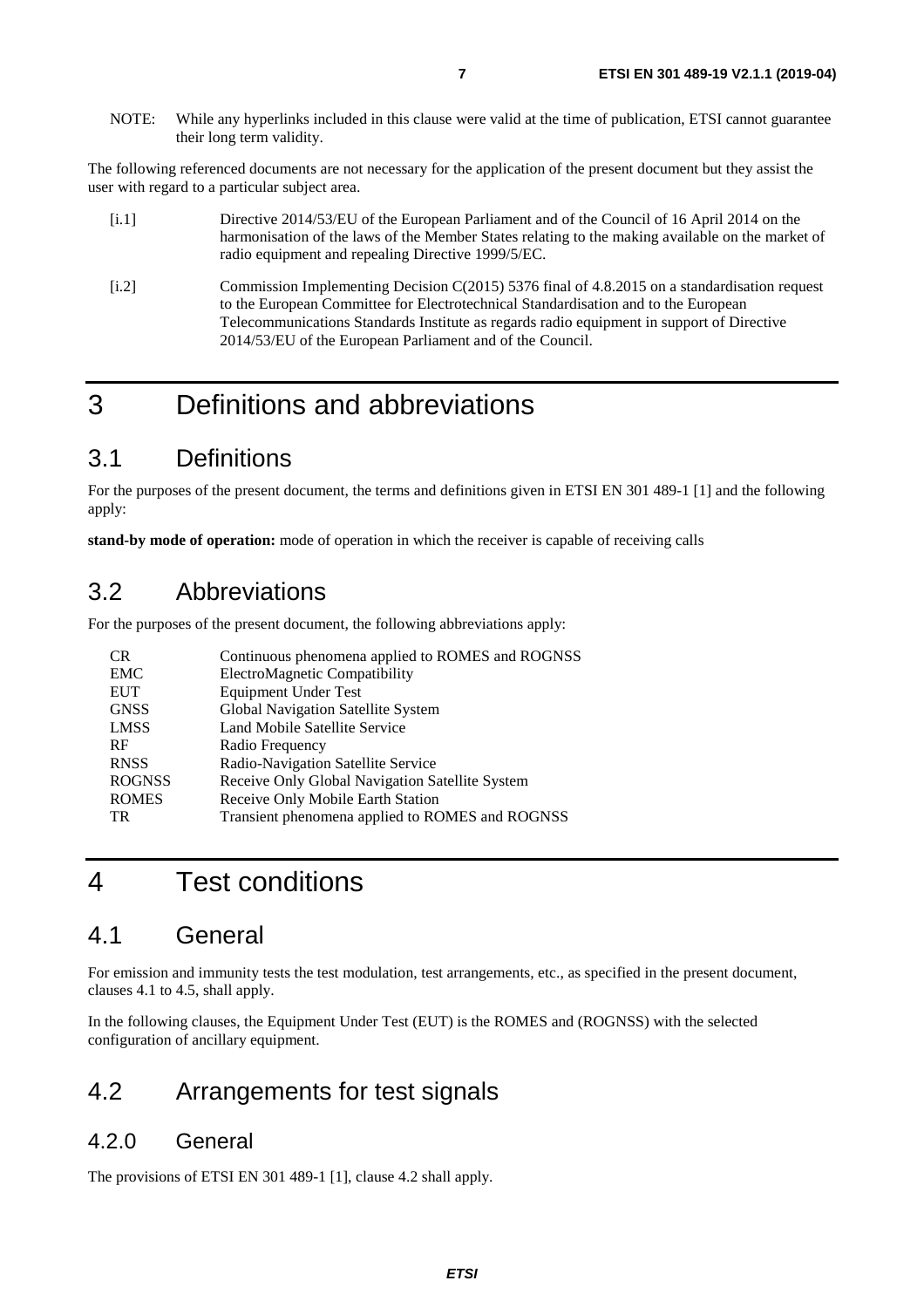#### <span id="page-7-0"></span>4.2.1 Arrangements for test signals at the input of ROMES and ROGNSS receivers

The provisions of ETSI EN 301 489-1 [[1\]](#page-5-0), clause 4.2.3 shall apply with the following modifications.

The manufacturer may, at the time of submitting the ROMES and ROGNSS for testing, supply, if necessary, a test fixture and a message generator to generate the wanted input signal.

The wanted RF input signal level for ROMES and ROGNSS, modulated with the normal test modulation, shall be set to a value significantly above the threshold sensitivity but below the overload characteristics of the ROMES and ROGNSS (the threshold sensitivity and overload characteristic shall be specified by the manufacturer).

The source of the wanted input signal, modulated with normal test modulation (see clause 4.5), shall be located outside the test environment and the signal level used shall be chosen to be a value significantly above the threshold sensitivity but below the overload characteristics of the ROMES and ROGNSS (the threshold sensitivity and overload characteristic shall be specified by the manufacturer). Adequate measures shall be taken to protect the measuring equipment from the effect of the test environment.

### 4.2.2 Arrangements for test signals at the output of ROMES and ROGNSS receivers

The provisions of ETSI EN 301 489-1 [[1\]](#page-5-0), clause 4.2.4 shall apply with the following modifications.

For the performance check before and after the test it shall be possible to assess the performance of the ROMES and ROGNSS from the presented messages and/or the call received alert signal(s) of the ROMES and ROGNSS.

During the spot frequency test of the immunity test with radiated RF electromagnetic fields (ETSI EN 301 489-1 [[1\]](#page-5-0), clause 9.2) the call received alert signal output of the ROMES and ROGNSS shall be coupled to the outside of the test environment and it shall be possible to assess the performance of the equipment from the call received alert signal(s) of the ROMES and ROGNSS.

## 4.3 Exclusion bands

#### 4.3.0 General

The provision of ETSI EN 301 489-1 [[1\]](#page-5-0), clause 4.3 shall apply with the following modifications:

- the receiver exclusion band as defined below shall apply;
- there shall be no exclusion bands for the ancillary equipment.

#### 4.3.1 Receiver exclusion band

The receiver exclusion band is the band of frequencies over which no tests of radiated immunity of a receiver are made.

The lower frequency of the receiver exclusion band is the lower frequency of the complete receive band of the EUT minus 5 % of that lower frequency.

The upper frequency of the receiver exclusion band is the upper frequency of the complete receive band of the EUT plus 5 % of that upper frequency.

### 4.4 Narrow band responses of receivers

The provision of ETSI EN 301 489-1 [[1\]](#page-5-0), clause 4.4 shall apply.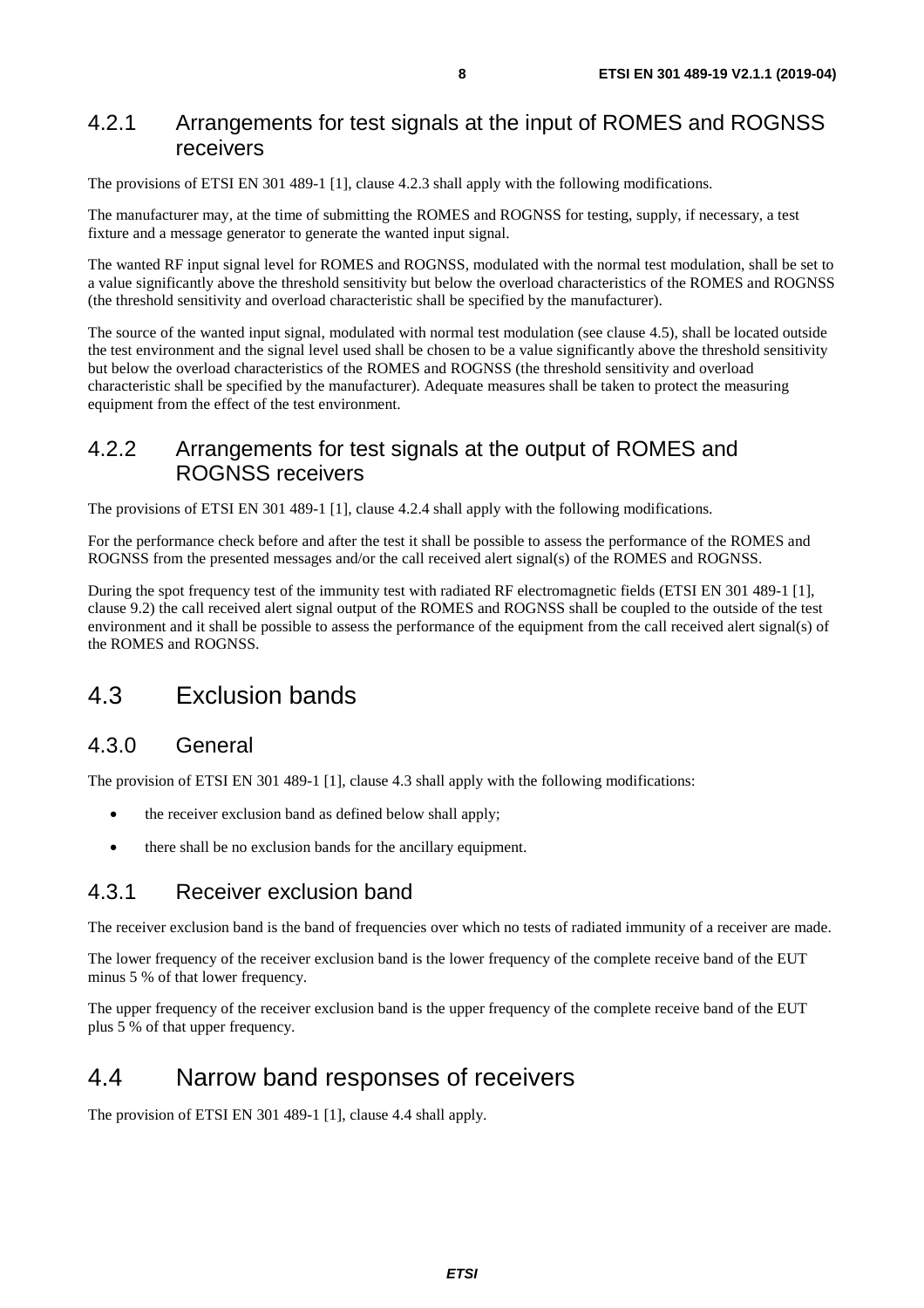### <span id="page-8-0"></span>4.5 Normal test modulation

The test modulation signal to be used for the calling function shall be a signal representing selective messages generated by a signal generator. The signal generator may be supplied by the manufacturer.

# 5 Performance assessment

# 5.1 General

The provision of ETSI EN 301 489-1 [[1\]](#page-5-0), clause 5.1 shall apply with the following modification.

If the EUT has several optional features or configurations, tests shall be performed on the minimum representative configuration of the EUT.

In all cases, the minimum configuration of the EUT as marketed, shall comply with the EMC requirements of the present document.

The manufacturer shall keep on record information about the ancillary equipment intended for use with the EUT and make this information available to the user.

In addition to the information requested from the manufacturer in ETSI EN 301 489-1 [\[1](#page-5-0)], clause 5.1, the manufacturer shall keep on record the following information:

- the optional features of the equipment and the actual features of the equipment which are assessed for the performance or degradation of performance.
- 5.2 Equipment which can provide a continuous communications link

The provision of ETSI EN 301 489-1 [[1\]](#page-5-0), clause 5.2 shall apply.

# 5.3 Equipment which does not provide a continuous communications link

The provision of ETSI EN 301 489-1 [[1\]](#page-5-0), clause 5.3 shall apply.

## 5.4 Ancillary equipment

The provision of ETSI EN 301 489-1 [[1\]](#page-5-0), clause 5.4 shall apply.

## 5.5 Equipment classification

The provision of ETSI EN 301 489-1 [[1\]](#page-5-0), clause 5.5 shall apply.

# 6 Performance criteria

### 6.1 General performance criteria

If the EUT is of a non specialized nature or the EUT is combined with an ancillary equipment, the test modulation, test arrangements, etc. as required in clause 4 shall apply.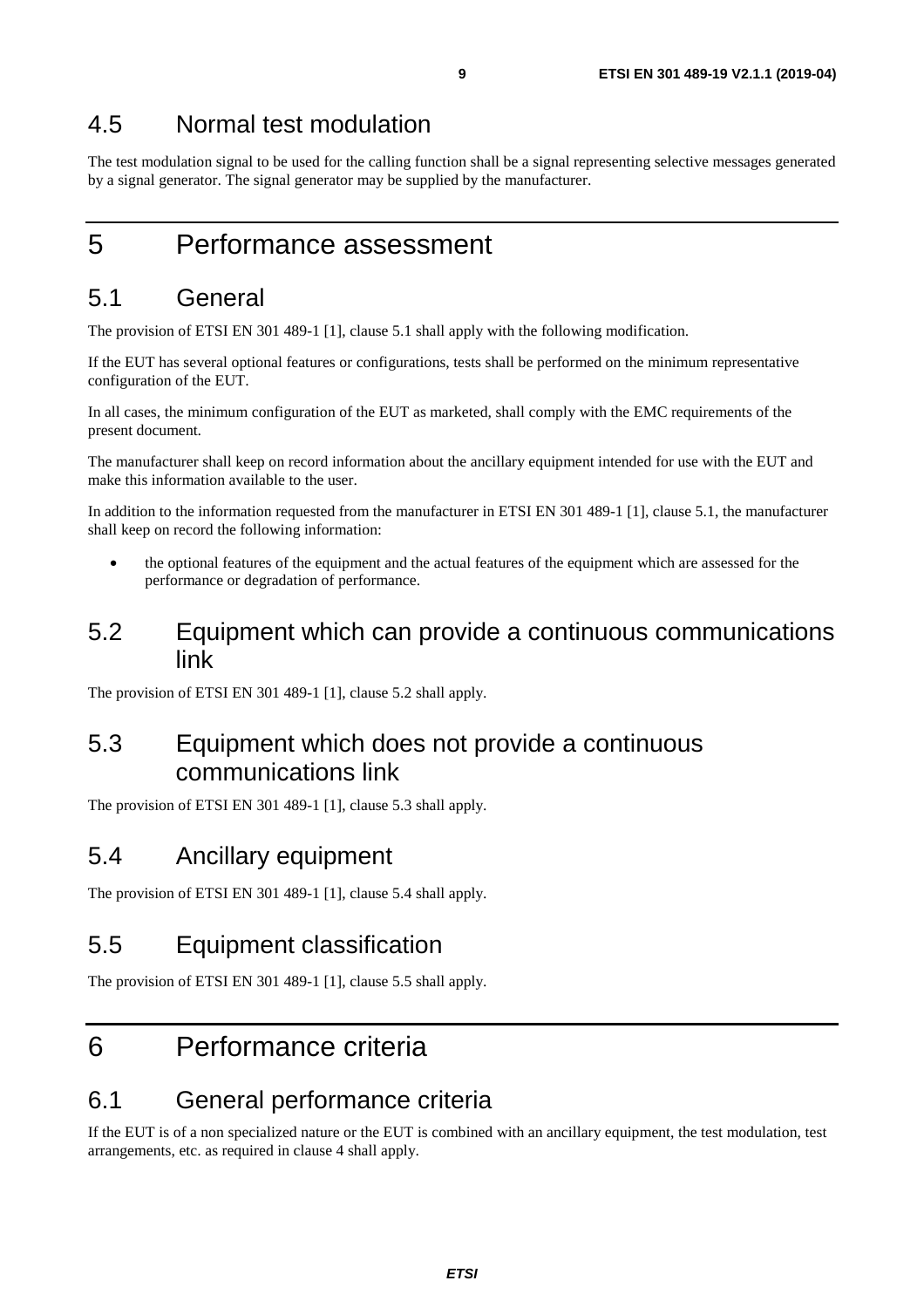<span id="page-9-0"></span>The EUT, for all immunity tests according to the present document, except the spot frequency test of the immunity test with radiated RF electromagnetic fields (see ETSI EN 301 489-1 [\[1](#page-5-0)], clause 9.2), shall be assessed for:

- the storage of messages in the memory of the EUT at the start of the test;
- unintentional responses of the EUT during the test;
- the maintenance of the EUT memory assessed at the conclusion of the test;
- the ability to receive and store messages at the conclusion of the test.

For the spot frequency test of the immunity test with radiated RF electromagnetic fields (see ETSI EN 301 489-1 [\[1](#page-5-0)], clause 9.2) the EUT shall be assessed by monitoring the accuracy of the call received alert signal.

# 6.2 Performance criteria for Continuous phenomena applied to ROMES and ROGNSS receivers (CR)

For the EUT, excluding spot frequency tests as part of the immunity test with radiated RF electromagnetic fields (see ETSI EN 301 489-1 [[1\]](#page-5-0), clause 9.2):

- the general performance criteria set out in clause 6.1;
- during the test no false calls shall occur;
- at the conclusion of the test comprising the series of individual exposures the EUT shall operate as intended with no loss of functions or stored data (messages), as declared by the manufacturer.

For the spot frequency test as part of the immunity test with radiated RF electromagnetic fields (see ETSI EN 301 489-1 [\[1](#page-5-0)], clause 9.2) the EUT shall be assessed by monitoring the accuracy of the call received alert signal.

# 6.3 Performance criteria for Transient phenomena applied to ROMES and ROGNSS receivers (TR)

For the EUT:

- the general performance criteria set out in clause 6.1;
- during the test no false calls shall occur;
- at the conclusion of the test comprising the series of individual exposures, the EUT shall operate as intended with no loss of function and/or stored data (messages), as declared by the manufacturer.

# 6.4 Performance criteria for equipment which does not provide a continuous communication link

The provision of ETSI EN 301 489-1 [[1\]](#page-5-0), clause 6.3 shall apply with the following modifications.

For EUTs of a specialized nature and/or ancillary equipment tested on a stand alone basis the manufacturer shall define the method of test to determine the acceptable level of performance or degradation of performance during and/or after the test. Under these circumstances the manufacturer will also provide the following information:

- the primary functions of the equipment to be tested during and after EMC stress;
- the intended functions of the EUT which shall be in accordance with the documentation accompanying the equipment;
- the pass/failure criteria for the equipment;
- the method of observing a degradation of performance of the equipment.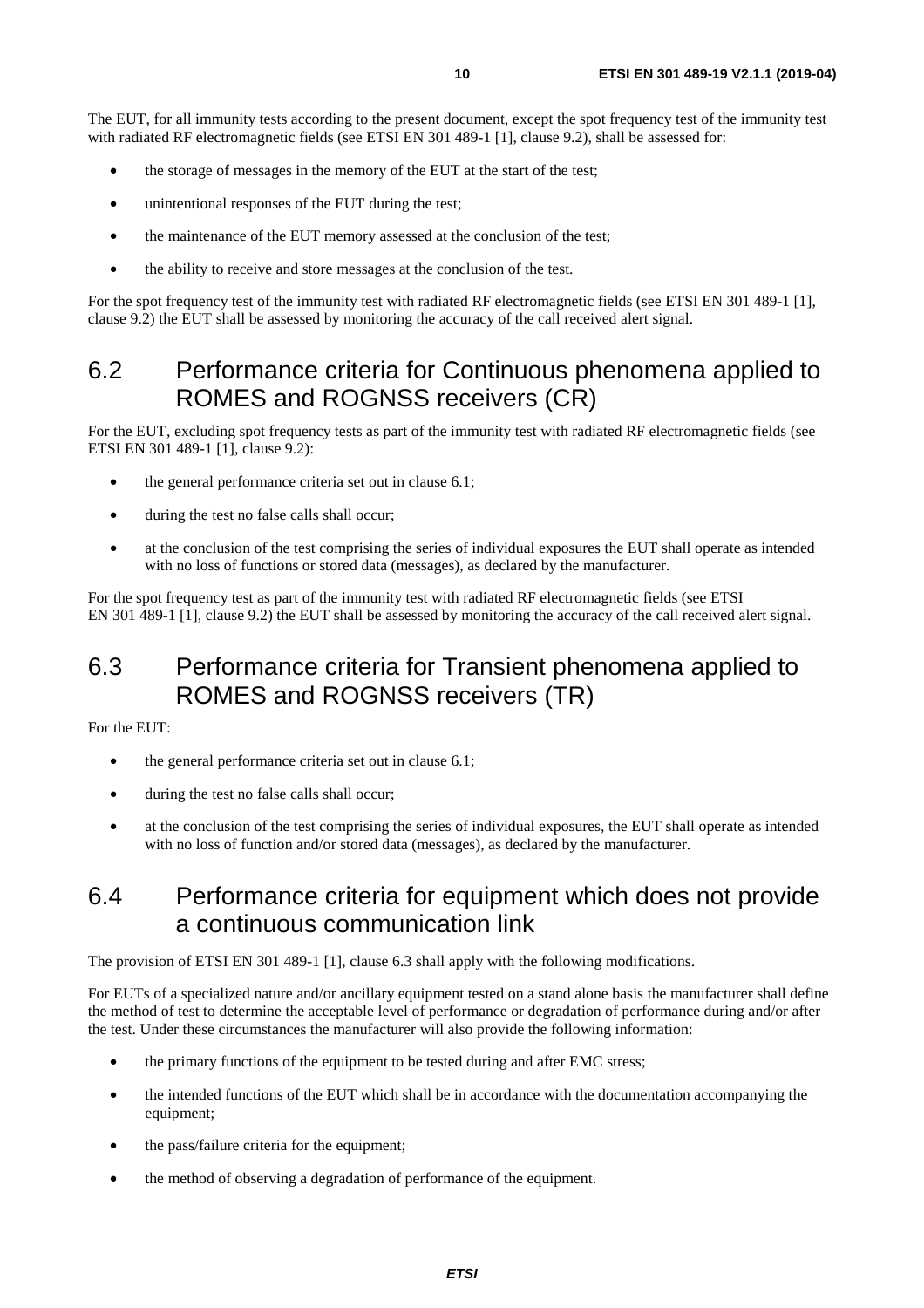<span id="page-10-0"></span>The assessment of the performance or the degradation of performance which shall be carried out during and/or at the conclusion of the tests, shall be simple, but at the same time give adequate proof that the primary functions of the equipment are operational.

# 7 Applicability overview

## 7.1 Emission

#### 7.1.1 General

ETSI EN 301 489-1 [[1\]](#page-5-0), table 1, contains the applicability of EMC emission measurements to the relevant ports of radio and/or associated ancillary equipment.

### 7.1.2 Special conditions

The following special conditions set out in table 1, relate to the emission test methods used in ETSI EN 301 489-1 [\[1](#page-5-0)], clause 8.

#### **Table 1: Special conditions for EMC emission measurements**

| Reference to clauses in                                                                   | Special product-related conditions, additional to or modifying the test |
|-------------------------------------------------------------------------------------------|-------------------------------------------------------------------------|
| ETSI EN 301 489-1 [1]                                                                     | conditions in ETSI EN 301 489-1 [1], clause 8                           |
| 8.1 Test configuration;<br>Methods of measurement and limits for<br><b>IEMC emissions</b> | The message memory shall be loaded with recognizable messages.          |

# 7.2 Immunity

### 7.2.1 General

ETSI EN 301 489-1 [[1\]](#page-5-0), table 2, contains the applicability of EMC immunity measurements to the relevant ports of radio and/or associated ancillary equipment.

#### 7.2.2 Special conditions

The following special conditions set out in table 2, relate to the immunity test methods and performance criteria used in ETSI EN 301 489-1 [[1\]](#page-5-0), clause 9.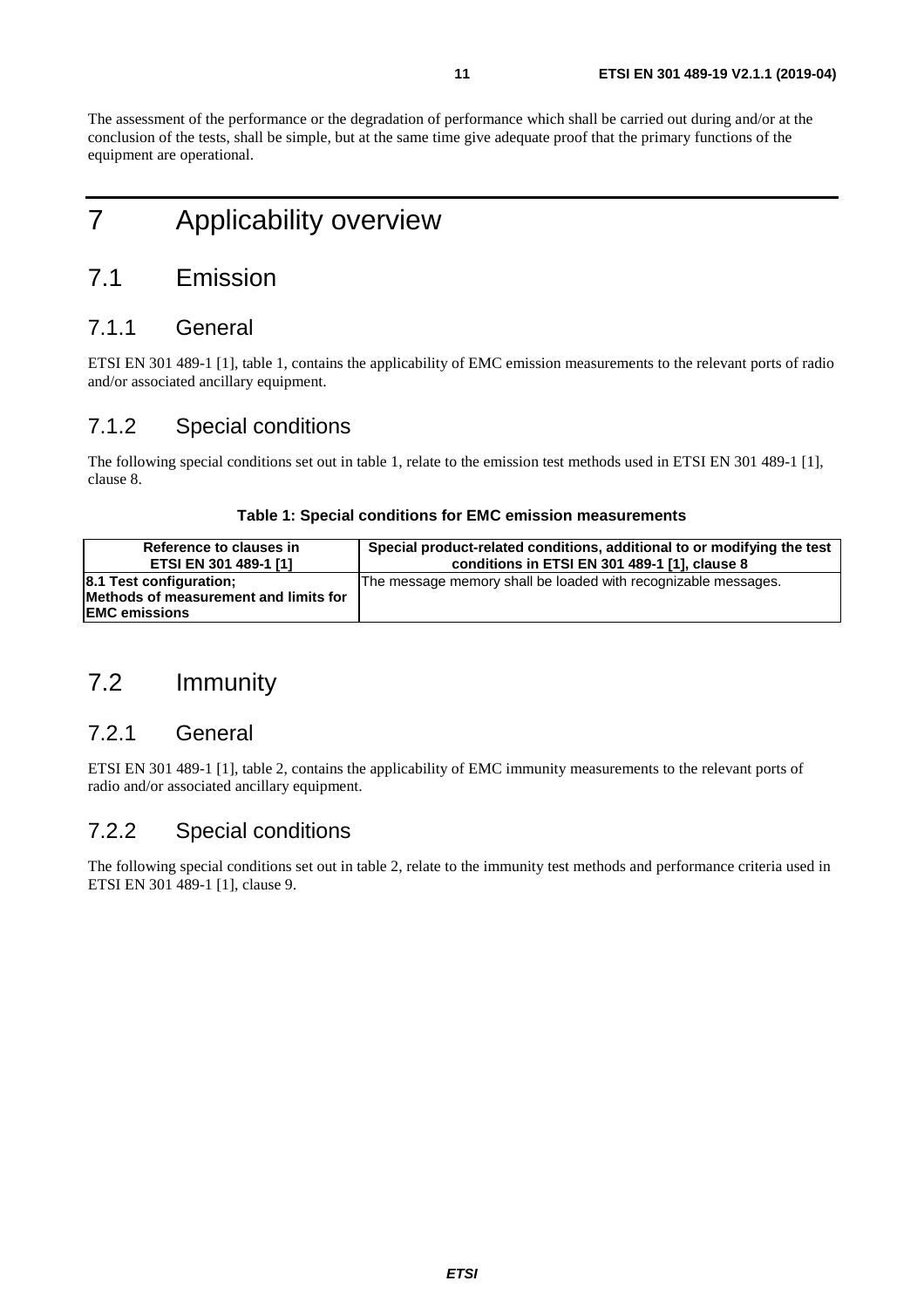| Reference to clauses in                                         | Special product-related conditions, additional to or modifying the test                                                                                                                                                                                                                                                    |  |  |
|-----------------------------------------------------------------|----------------------------------------------------------------------------------------------------------------------------------------------------------------------------------------------------------------------------------------------------------------------------------------------------------------------------|--|--|
| ETSI EN 301 489-1 [1]                                           | conditions in ETSI EN 301 489-1 [1], clause 9                                                                                                                                                                                                                                                                              |  |  |
| 9.1 Test configuration;<br>Test methods and levels for immunity | The message memory shall be loaded with recognizable messages. The<br>EUT shall operate in stand-by mode of operation, except for the spot                                                                                                                                                                                 |  |  |
| ltests                                                          | frequency test as part of the immunity test with radiated RF electromagnetic<br>fields (see ETSI EN 301 489-1 [1], clause 9.2) where repetitive calls shall be<br>coupled to the input of the receiver.                                                                                                                    |  |  |
|                                                                 | for the immunity tests of ancillary equipment, without a separate<br>pass/fail criteria, an EUT coupled to the ancillary equipment shall<br>be used to judge whether the ancillary equipment passes or fails.                                                                                                              |  |  |
| 9.2.2 Test method;                                              | Spot frequency test:                                                                                                                                                                                                                                                                                                       |  |  |
| Radio frequency electromagnetic field                           | A spot frequency test shall additionally be performed at:                                                                                                                                                                                                                                                                  |  |  |
|                                                                 | 80 MHz;<br>104 MHz;<br>136 MHz;<br>165 MHz;<br>200 MHz;<br>260 MHz;<br>330 MHz;<br>430 MHz;<br>560 MHz;<br>715 MHz $\pm$ 1 MHz;<br>a spot frequency test shall be performed at 920 MHz $\pm$ 1 MHz<br>using a test level of 3 V/m (measured unmodulated) 100 %<br>modulated by 200 Hz pulses of equal mark to space ratio. |  |  |

**Table 2: Special conditions for EMC immunity tests**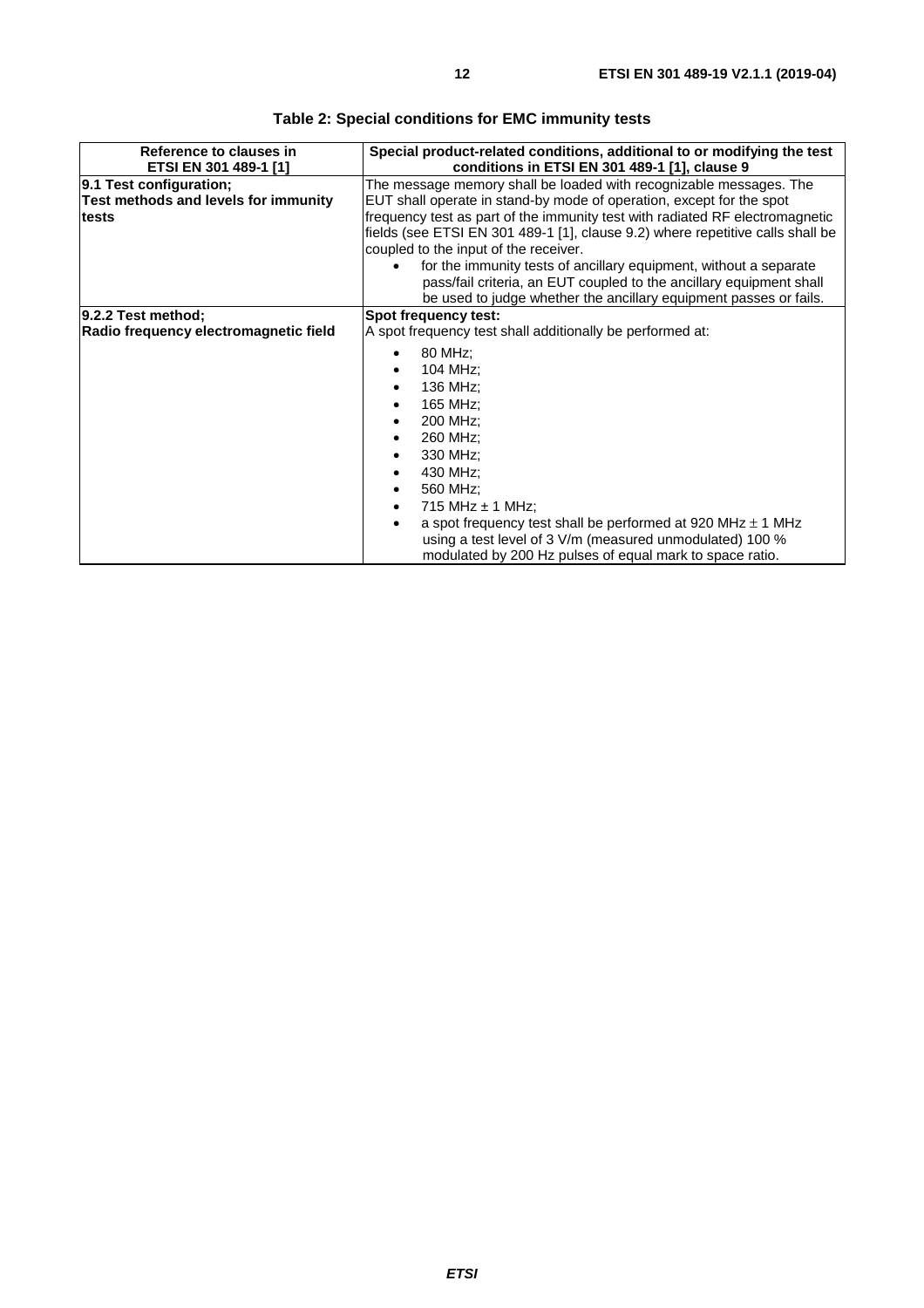# <span id="page-12-0"></span>Annex A (informative): Relationship between the present document and the essential requirements of Directive 2014/53/EU

The present document has been prepared under the Commission's standardisation request C(2015) 5376 final [\[i.2\]](#page-6-0) to provide one voluntary means of conforming to the essential requirements of Directive 2014/53/EU on the harmonisation of the laws of the Member States relating to the making available on the market of radio equipment and repealing Directive 1999/5/EC [\[i.1](#page-6-0)].

Once the present document is cited in the Official Journal of the European Union under that Directive, compliance with the normative clauses of the present document given in table A.1 confers, within the limits of the scope of the present document, a presumption of conformity with the corresponding essential requirements of that Directive and associated EFTA regulations.

|                  |                                                                                   | Harmonised Standard ETSI EN 301 489-19          |                |                                                                                                                                       |  |  |
|------------------|-----------------------------------------------------------------------------------|-------------------------------------------------|----------------|---------------------------------------------------------------------------------------------------------------------------------------|--|--|
| Requirement      |                                                                                   |                                                 |                | <b>Requirement Conditionality</b>                                                                                                     |  |  |
| <b>No</b>        | <b>Description</b>                                                                | Reference:<br><b>Clause No</b>                  | U/C            | <b>Condition</b>                                                                                                                      |  |  |
| $\mathbf{1}$     | Emissions: Enclosure of ancillary<br>equipment measured on a stand<br>alone basis | <b>ETSI</b><br>EN 301 489-1 [1],<br>clause 8.2  | $\overline{U}$ |                                                                                                                                       |  |  |
| $\mathcal{P}$    | Emissions: DC power input/output<br>ports                                         | 7.1 and ETSI<br>EN 301 489-1 [1],<br>clause 8.3 | $\mathsf{C}$   | Only where equipment has DC power input<br>and/or output ports with a cable length greater<br>than 3 m or from a vehicle power supply |  |  |
| 3                | Emissions: AC mains power<br>input/output ports                                   | 7.1 and ETSI<br>EN 301 489-1 [1],<br>clause 8.4 | C              | Only where equipment has AC mains power<br>input and/or output ports                                                                  |  |  |
| $\overline{4}$   | Emissions: Harmonic current<br>emission (AC mains input port)                     | 7.1 and ETSI<br>EN 301 489-1 [1],<br>clause 8.5 | $\mathsf{C}$   | Only where equipment has AC mains power<br>input ports                                                                                |  |  |
| 5                | Emissions: Voltage fluctuations and<br>flicker (AC mains input ports)             | 7.1 and ETSI<br>EN 301 489-1 [1],<br>clause 8.6 | C              | Only where equipment has AC mains power<br>input ports                                                                                |  |  |
| 6                | Emissions: Wired network ports                                                    | 7.1 and ETSI<br>EN 301 489-1 [1],<br>clause 8.7 | $\mathsf{C}$   | Only where equipment has wired network<br>ports                                                                                       |  |  |
| $\overline{7}$   | Immunity: Radio frequency<br>electromagnetic field<br>(80 MHz to 6 000 MHz)       | 7.2 and ETSI<br>EN 301 489-1 [1],<br>clause 9.2 | $\cup$         |                                                                                                                                       |  |  |
| 8                | Immunity: Electrostatic discharge                                                 | 7.2 and ETSI<br>EN 301 489-1 [1],<br>clause 9.3 | U              |                                                                                                                                       |  |  |
| $\boldsymbol{9}$ | Immunity: Fast transients common<br>mode                                          | 7.2 and ETSI<br>EN 301 489-1 [1],<br>clause 9.4 | $\overline{C}$ | Only where equipment has AC mains power<br>input ports or DC power ports or wired<br>network ports with cables longer than 3 m        |  |  |
| 10               | Immunity: Radio frequency common<br>mode                                          | 7.2 and ETSI<br>EN 301 489-1 [1],<br>clause 9.5 | $\mathsf{C}$   | Only where equipment has AC mains power<br>input ports or DC power ports or wired<br>network ports with cables longer than 3 m        |  |  |
| 11               | Immunity: Transients and surges in<br>the vehicular environment                   | 7.2 and ETSI<br>EN 301 489-1 [1],<br>clause 9.6 | $\mathsf{C}$   | Only where equipment is fitted to a vehicle<br>power supply                                                                           |  |  |
| 12               | Immunity: Voltage dips and<br>interruptions                                       | 7.2 and ETSI<br>EN 301 489-1 [1],<br>clause 9.7 | $\mathsf{C}$   | Only where equipment has AC mains power<br>input ports                                                                                |  |  |
| 13               | Immunity: Surges, line to line and line<br>to ground                              | 7.2 and ETSI<br>EN 301 489-1 [1],<br>clause 9.8 | $\mathsf{C}$   | Only where equipment has AC mains power<br>input ports and/or wired network ports                                                     |  |  |

#### **Table A.1: Relationship between the present document and the essential requirements of Directive 2014/53/EU**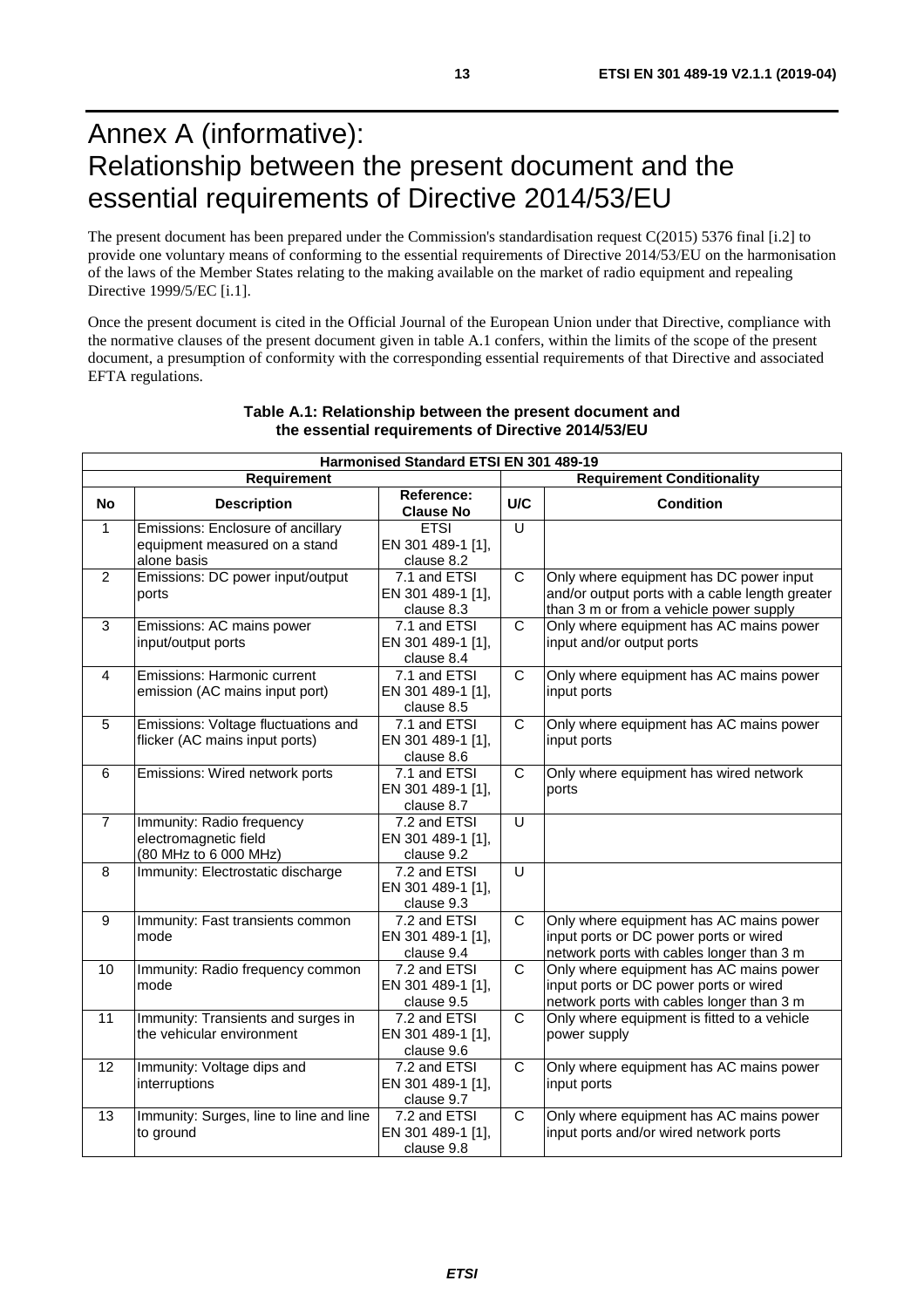#### **Key to columns:**

#### **Requirement:**

| No          | A unique identifier for one row of the table which may be used to identify a requirement.                                                              |
|-------------|--------------------------------------------------------------------------------------------------------------------------------------------------------|
| Description | A textual reference to the requirement.                                                                                                                |
|             | <b>Clause Number</b> Identification of clause(s) defining the requirement in the present document unless another<br>document is referenced explicitly. |

#### **Requirement Conditionality:**

| U/C | Indicates whether the requirement is unconditionally applicable (U) or is conditional upon the |
|-----|------------------------------------------------------------------------------------------------|
|     | manufacturer's claimed functionality of the equipment (C).                                     |

**Condition** Explains the conditions when the requirement is or is not applicable for a requirement which is classified "conditional".

Presumption of conformity stays valid only as long as a reference to the present document is maintained in the list published in the Official Journal of the European Union. Users of the present document should consult frequently the latest list published in the Official Journal of the European Union.

Other Union legislation may be applicable to the product(s) falling within the scope of the present document.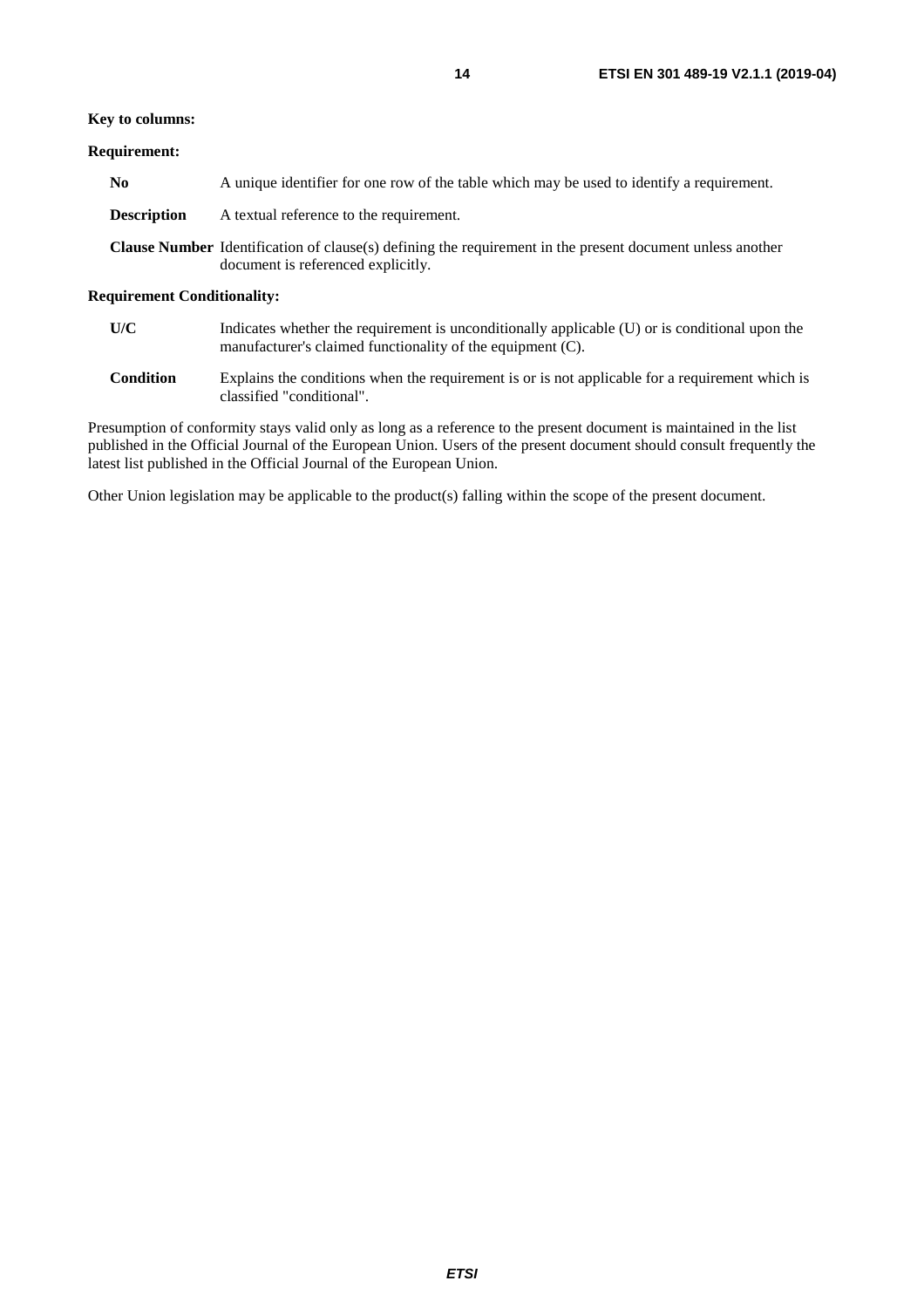# <span id="page-14-0"></span>Annex B (normative): Definitions of ROMES and GNSS receivers operating in the RNSS band within the scope of the present document

# B.1 Receive Only Mobile Earth Stations (ROMES) operating in the 1,5 GHz band

The present document applies to ROMES which operate in the Land Mobile Satellite Service (LMSS) space to earth bands, 1 525 MHz to 1 544 MHz and 1 555 MHz to 1 559 MHz, allocated by the ITU-R Radio Regulations [[2](#page-5-0)]. The ROMES operate as part of a satellite system providing one way data communications.

# B.2 GNSS Receivers operating in the RNSS band

The present document applies to Receive Only Global Navigation Satellite System (GNSS) operating as part of one or more radionavigation-satellite service (RNSS) systems in the RNSS frequency bands given in table B.1.

#### **Table B.1: Radionavigation-satellite service (RNSS) frequency bands**

| <b>RNSS frequency bands</b> | <b>Comments</b> |  |
|-----------------------------|-----------------|--|
| 1 164 MHz to 1 300 MHz      | space-to-Earth  |  |
| 1 559 MHz to 1 610 MHz      | space-to-Earth  |  |

The ROGNSS receives radio signals from one or more GNSS for the purpose of radiodetermination of the position, velocity, and/or other characteristics of an object, or the obtaining of information relating to those parameters, by means of the propagation properties of radio waves. RNSS is defined as "A radiodetermination-satellite service used for the purpose of radionavigation" (article 1.43 of ITU Radio Regulations [\[2](#page-5-0)]).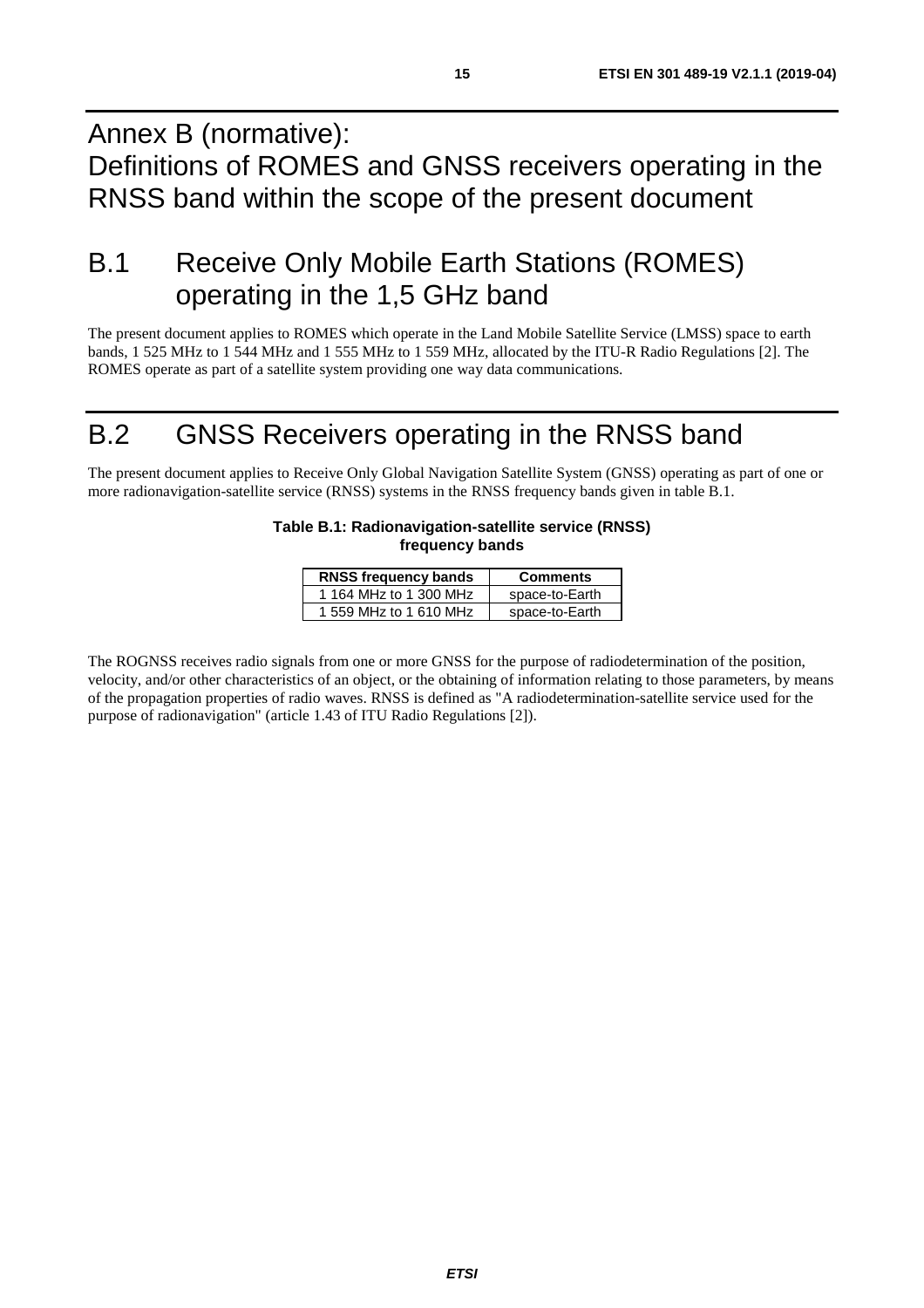- <span id="page-15-0"></span>• ETSI ETS 300 487: "Satellite Earth Stations and Systems (SES); Receive-Only Mobile Earth Stations (ROMESs) operating in the 1,5 GHz band providing data communications; Radio Frequency (RF) specifications".
- ETSI EN 303 413: "Satellite Earth Stations and Systems (SES); Global Navigation Satellite System (GNSS) Receiver; Radio equipment operating in the 1 164 MHz to 1 300 MHz and 1 559 to 1 610 MHz frequency bands".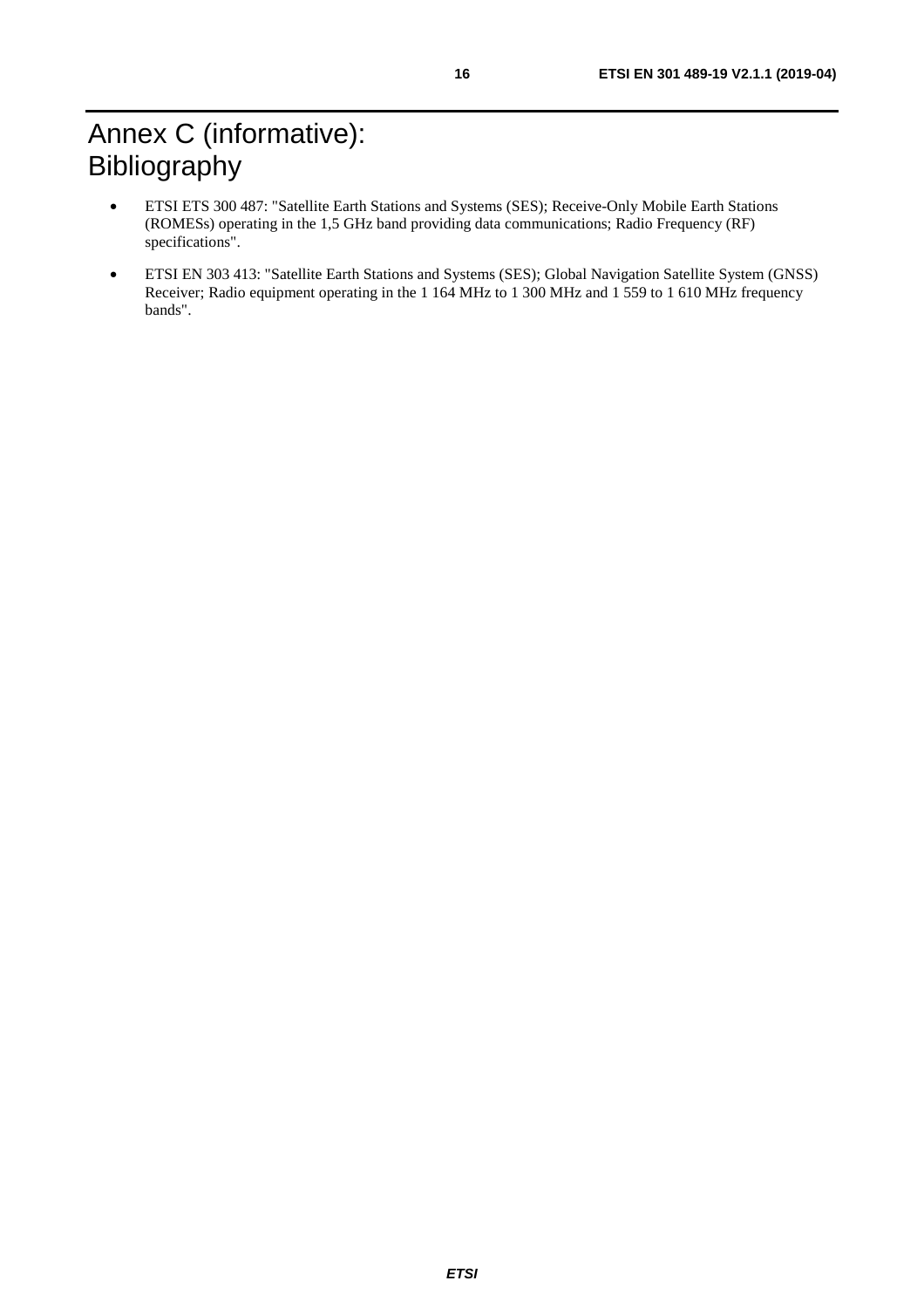# <span id="page-16-0"></span>Annex D (informative): Change history

| <b>Version</b> |                            | Information about changes |
|----------------|----------------------------|---------------------------|
| 2.1.0          | Addition of GNSS receivers |                           |
|                |                            |                           |
|                |                            |                           |